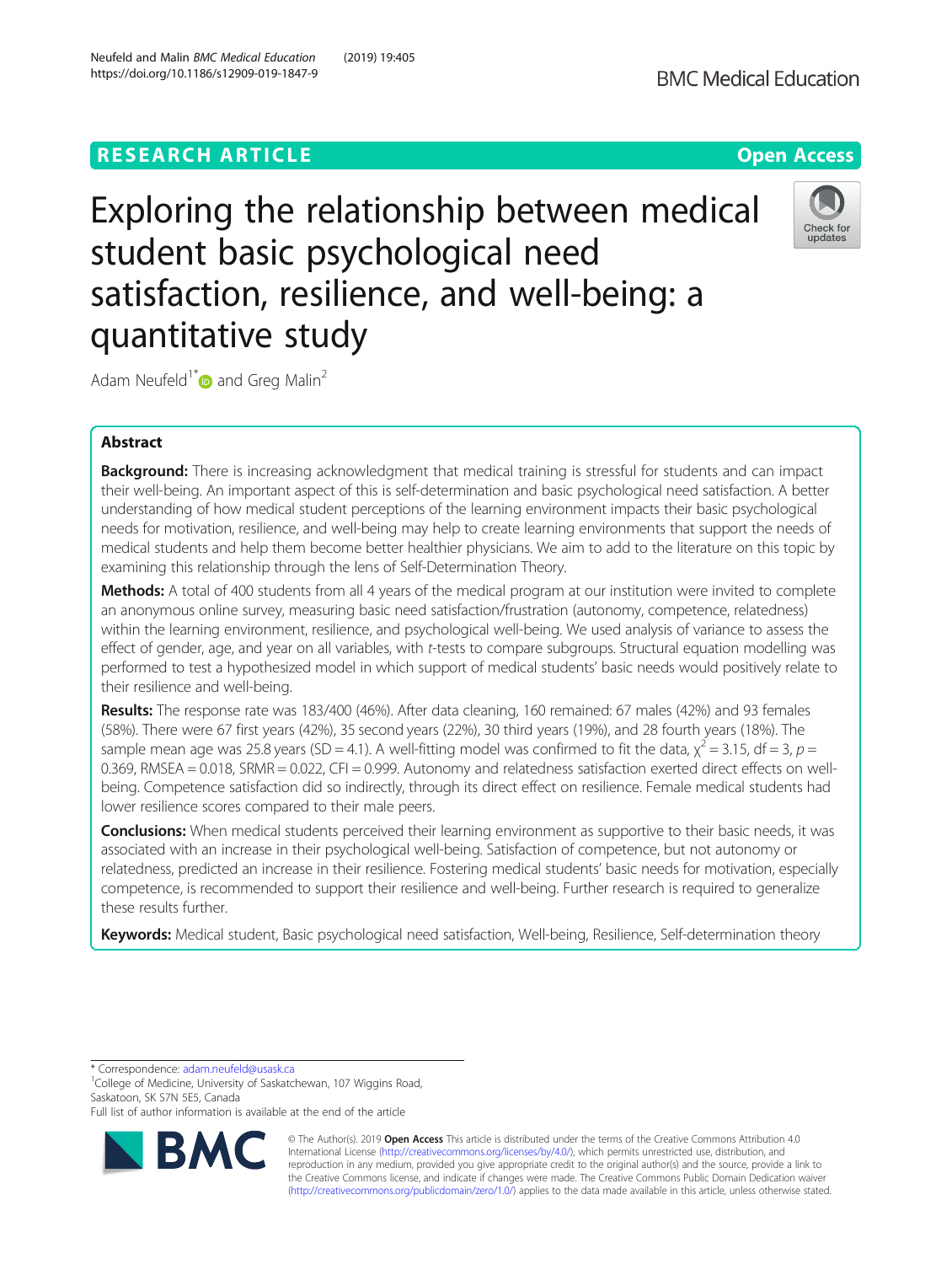#### Background

Medical training can be stressful for students and negatively affect their ability to be resilient and psychologically well [[1](#page-6-0)]. Although many programs are addressing student distress and well-being by teaching students how to be resilient and engage in wellness activities, little attention has been paid to the role of students' basic psychological needs for motivation and how their perceptions of support or hindrance of these needs within the learning environment can impact their resilience and well-being. A better understanding of this phenomenon could help undergraduate programs and teachers share the responsibility for ensuring our learners maintain their wellness throughout their medical education, as well as avoid inadvertently adding to an already stressful and challenging program. We aim to add to the literature on this important topic by using the lens of Self-Determination Theory (SDT) to explore this relationship among undergraduate medical students, accounting for demographic effects on our variables.

Psychological well-being is concerned with perceived thriving, overcoming adversity, pursuing meaningful goals, maturing and developing as an individual, and building quality relationships with others [\[2\]](#page-6-0). Its study is highly relevant in medical education, with respect to student wellness. For our research purposes, well-being was operationalized using Ryff's eudaimonic model of psychological well-being, which encompasses multidimensional aspects of well-being, such as personal growth, purpose in life, self-acceptance, environmental mastery, autonomy, and personal relations with others [\[2](#page-6-0)–[4](#page-6-0)]. As well-being entails overcoming challenges and maintaining healthy coping strategies in response to stress, it relates closely to an individual's resilience [\[5](#page-6-0), [6\]](#page-6-0).

Resilience, defined as the ability to withstand hardship and to rebound from a stressful experience, is known to promote beneficial adaptation to difficult circumstances and play a protective role from stressful adversity, thereby facilitating well-being [\[7\]](#page-6-0). It relates to an individual's capacity for maintenance, recovery, or improvement in wellbeing in the face of life's challenges [\[3](#page-6-0)]. Hence, resilience can be both a process and an outcome, with the ability to moderate psychosocial outcomes, like well-being [\[8](#page-6-0)]. This relationship between stressful environments and resilience in the face of prolonged hardship [[9](#page-6-0)] is considered important in the present study, in terms of medical school curriculum and student psychological well-being.

Motivation is known to be a highly important fuel for a person's persistence, creativity, and well-being, and is thus highly relevant to medical students [\[10\]](#page-6-0). According to SDT, human beings universally require support of three basic psychological needs for optimal motivation and well-being: autonomy (e.g. acting with a sense of volition), competence (e.g. feelings of being able to master one's environment), and relatedness (e.g. feeling connected and related to by others). Therefore, within a given social context, satisfaction or frustration of the three basic needs is pivotal to bolstering or hindering one's self-determination, ability to thrive, and psychological wellness [\[11\]](#page-6-0). Accordingly, it is well established from studies in the SDT literature, that the learning environment (curricular structures and teacher interactions that students are exposed to) in education can affect both the type and degree of motivation that students adopt, as well as their persistence and mental health [\[12](#page-6-0), [13](#page-6-0)]. Although the broader motivation literature would tell us that the learning environment plays a key role in student motivation and well-being [\[12,](#page-6-0) [14,](#page-6-0) [15](#page-6-0)], it has scarcely been explored in the context of undergraduate medical school. We therefore consider SDT a well-fitting theoretical framework for the present study.

In a review of the SDT and medical education literature, we found studies pertaining to student study effort and academic performance [[13](#page-6-0), [16](#page-6-0)], motivation to pursue certain careers in medicine [\[17\]](#page-6-0), and other reports highlighting the general importance of autonomy-supportive teaching in medicine [[12](#page-6-0)] and how to incorporate SDT into medical education [[18](#page-6-0)]. However, to our knowledge, the present investigation is the first to explore and quantify the predictive relationship between students' perceptions of the learning environment as need-supportive or needthwarting to their basic psychological needs for motivation ("basic needs"), their resilience, and their psychological well-being. Additionally, as numerous studies regarding medical student resilience and well-being have reported demographic differences based on gender [\[19,](#page-6-0) [20\]](#page-6-0) and year of study in medical school [[1](#page-6-0), [21\]](#page-6-0), we too sought to account for these variables in the present study.

This study may help uncover important areas for curricula to address that pertain to the motivational-psychological needs of medical students and their wellness. Findings from this work may further contribute to improving medical student resilience and well-being by helping educators avoid unknowingly contributing to medical student stress through the learning environments they create, as well as helping to implement effective student supports. Ultimately, our goal is to help facilitate student self-determination and well-being, and to help medical students become better healthier physicians and care providers [\[22](#page-6-0), [23](#page-6-0)].

#### Current study

We designed our statistical analyses to test the following research questions and model:

- Does satisfaction of students' three basic needs for motivation (autonomy, competence, relatedness) predict improved resilience and, in turn, psychological well-being?
- Given medical students tend to carry a substantial amount of anxiety around academic performance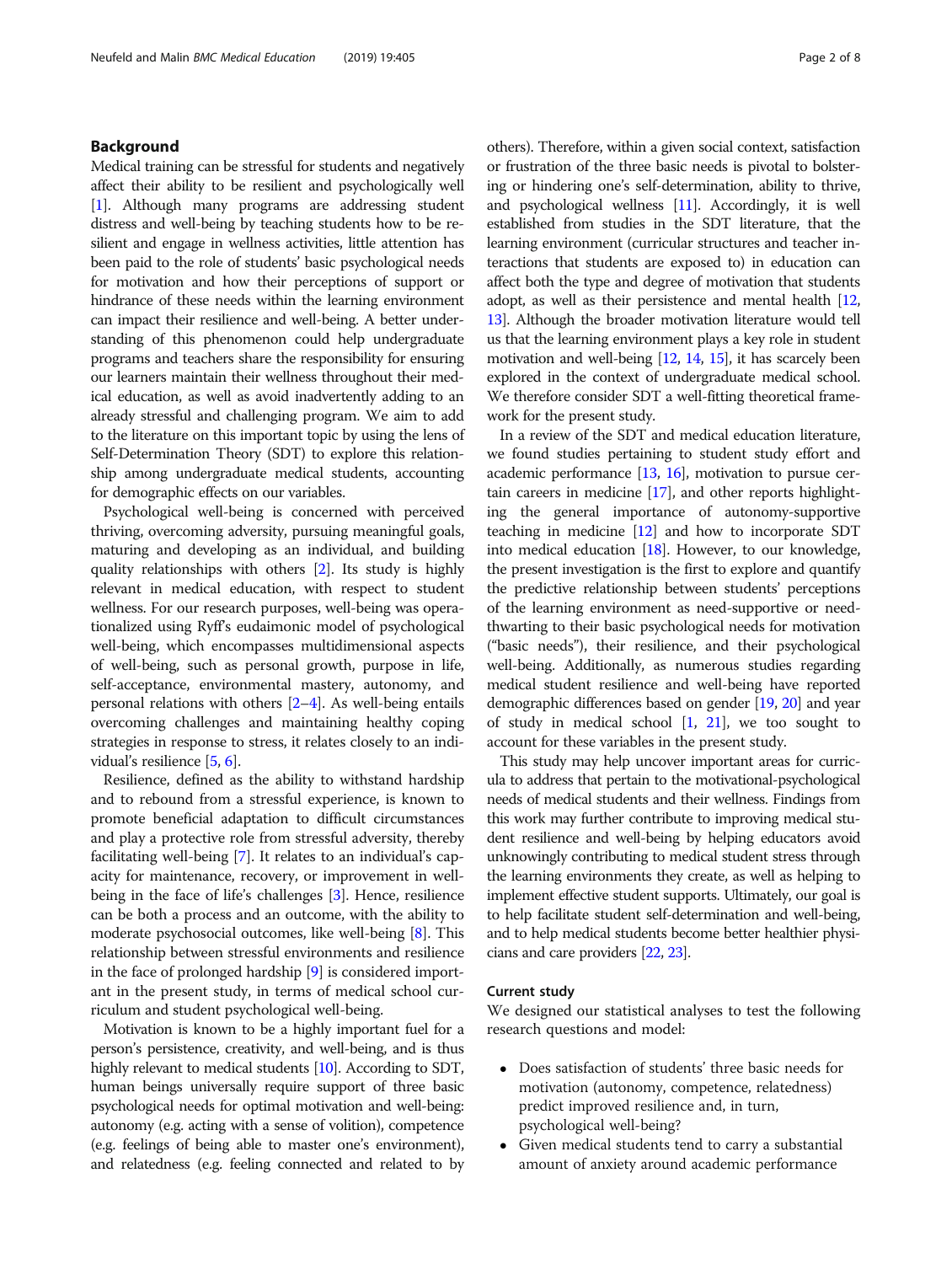<span id="page-2-0"></span>and self-esteem in medical school [[24](#page-6-0), [25\]](#page-6-0), could competence satisfaction be a key factor in predicting resilience and well-being?

• Are there demographic differences (i.e. gender, age, year) among medical students in their basic need satisfaction/frustration and resilience?

Our hypotheses were:

- Basic need satisfaction (competence, autonomy, relatedness) would significantly predict improved resilience and psychological well-being, and the opposite would be true when the needs of autonomy, competence, and relatedness were perceived as frustrated [[15,](#page-6-0) [22](#page-6-0), [26](#page-6-0)–[28\]](#page-6-0).
- No gender differences would exist in basic need satisfaction/frustration [\[26](#page-6-0)].
- Male medical students would score higher in resilience compared to females [[19,](#page-6-0) [20](#page-6-0), [25\]](#page-6-0).

### Methods

#### Participants

A total of 400 students from all 4 years of the medical program at the University of Saskatchewan were invited to complete an anonymous internet-based survey, which asked questions related to basic psychological need satisfaction/frustration, resilience, and psychological wellbeing. The survey was open for 8 weeks, at the end of the academic year. Students were sent two reminders to complete the survey.

#### Ethical approval

This research received ethical approval from the University of Saskatchewan Research Ethics Board, prior to carrying out the study. Written informed consent was obtained from all participants prior to study participation.

#### Measures

The internet-based survey distributed contained demographic questions (i.e. year of study, age, and gender), as well as three previously validated scales:

#### Basic psychological need satisfaction and frustration scale (BPNSF)

The BPNSF scale was used to measure need satisfaction/ frustration during medical school. This 24-item scale assesses the degree of perceived satisfaction or frustration of the three needs of competence, relatedness, and autonomy. In terms of measurement, it is the individual's perception of the degree to which the environment supports or hinders their basic needs, and not necessarily the actual level that their basic needs are fulfilled. The BPNSF scale was used in the current study as previous research has found that satisfaction/frustration of these basic needs is predictive of well-being [\[26,](#page-6-0) [27](#page-6-0)]. It has demonstrated good internal consistency and construct validity [[26](#page-6-0)].

#### Connor Davidson resilience scale (CD-RISC)

The CD-RISC scale was used to measure resilience. The 10-item scale has demonstrated strong reliability [[7,](#page-6-0) [29](#page-6-0), [30\]](#page-6-0). It includes questions that deal with overcoming adversity, persistence in the face of challenges, and adapting to difficult social circumstances. We chose this scale because it reflects the challenges that students in medical school face on a regular basis, and because resilience is a known predictor of well-being [[5](#page-6-0), [6](#page-6-0), [31](#page-6-0)].

#### Psychological well-being scale (PWB)

Ryff's PWB inventory is a 42-item measure of well-being. It is comprised of six factors: environmental mastery, purpose in life, autonomy, positive relations, personal growth, and self-acceptance, which have all demonstrated good internal consistency and reliability [\[4](#page-6-0)]. Average ratings across the six factors were combined and averaged into an overall psychological well-being measure, as in other studies [\[32\]](#page-6-0). The PWB scale was chosen for the purpose of this study as it captures themes relevant to medical school (i.e. perceived thriving and overcoming adversity, pursuing meaningful goals, maturing and developing as an individual, and building quality relationships with others) [\[2](#page-6-0)–[4](#page-6-0)]. It has shown good internal consistency and construct validity [[9\]](#page-6-0).

#### Statistical analyses

The software program SPSS version 24.0 was used to carry out our basic analyses. Data cleaning was conducted, which included detection and removal of invalid or missing data. After checking for normal distribution of our data, we assessed our variables for correlation, using variance inflation factor (VIF) as a test of multicollinearity (acceptable VIF < 5.0). Reliability tests were carried out for all variables, using Cronbach's alpha coefficients as a measure of internal consistency (ideal  $\alpha$  > 0.70). One-way Analysis of Variance (ANOVA) was planned to assess whether age, gender, and year of study affected the need satisfaction/frustration and resilience variables. To compare scores between subgroups showing significant effects, Levene's test of homogeneity of variance was performed, followed by unpaired t-tests, using Bonferroni's p-value correction to adjust the family-wise error rate appropriately. Cohen's d effect sizes were included to measure the magnitude of the mean differences between groups, where  $d = 0.2$  is considered "small",  $d = 0.5$ is "medium", and  $d = 0.8$  is "large" [\[33](#page-6-0)].

Path analysis (structural equation modelling without latent variables) was carried out using R version 3.3.3 to compare the hypothesized and tested model, accounting for basic psychological need satisfaction/frustration, resilience, and psychological well-being. Bootstrapping procedures were used to test the significance of the structural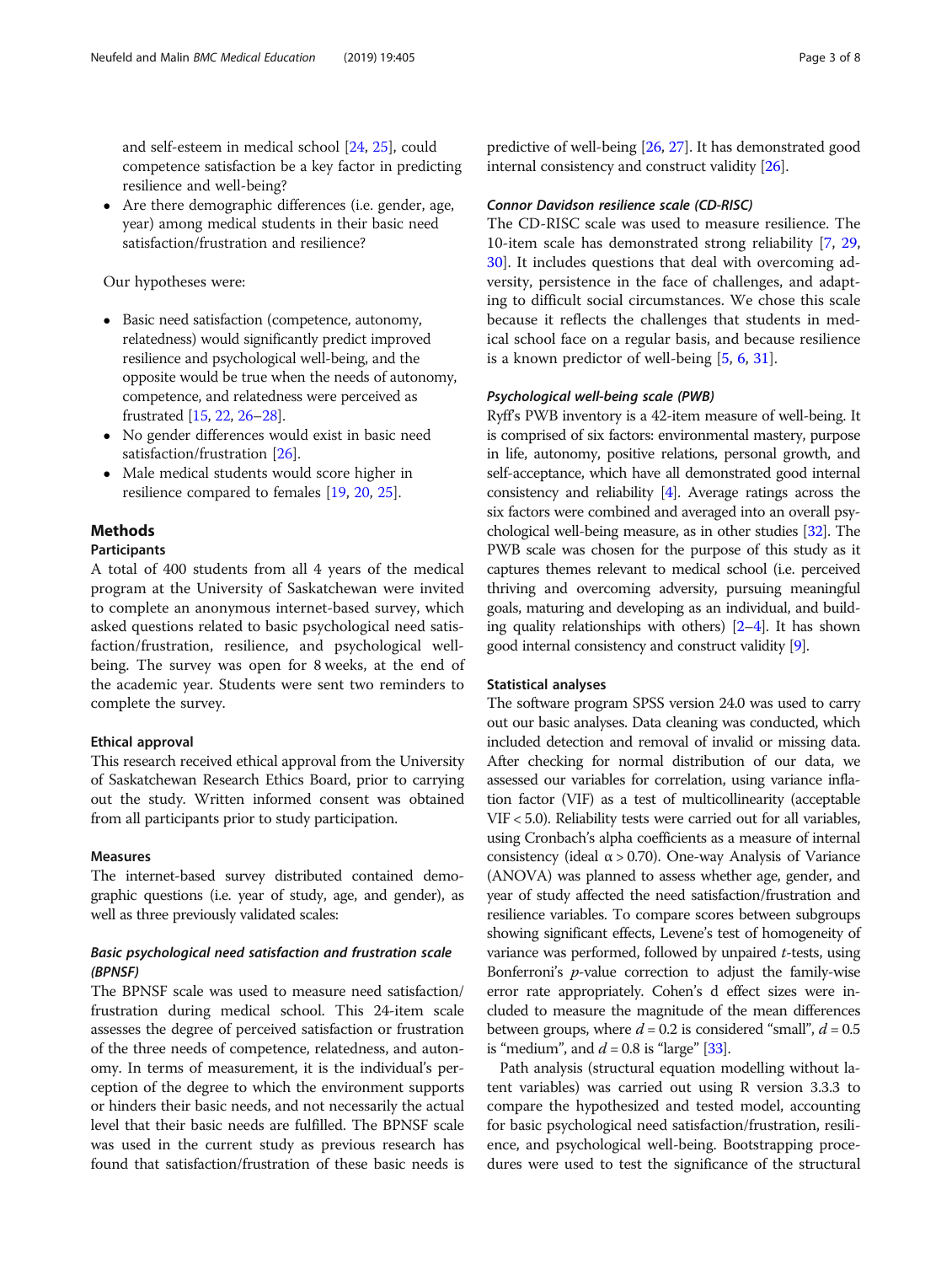equation model (SEM) and parameter estimates, generating 500 bootstrapping samples from the original data ( $n =$ 160) by random sampling, with a 95% confidence interval for the indirect and direct effects. The indices (with cutoff criteria in parentheses) used for estimating goodness of fit for the model were Chi square goodness of fit  $(\chi^2)$ , Comparison of Fit Index (CFI close to 1), Root Mean Square Error of Approximation (RMSEA < 0.08), Standardized Root Mean Square Residual (SRMR < 0.08), and Chi square *p*-value ( $> 0.05$ ) [\[34,](#page-6-0) [35\]](#page-7-0).

This study was part of a larger study at our institution addressing medical student psychological well-being and each of the six factors that make up Ryff's PWB scale. Therefore, the comparisons between subgroups (e.g. age, gender, year) in the present study pertained primarily to basic psychological needs and resilience. As described in Methods, the six psychological well-being factors were grouped together for an overall measure of well-being, and are hence reported in that context [\[32](#page-6-0)].

#### Results

#### Demographics

The response rate of the medical students was 183/ 400 (46%). After data cleaning (see [Methods](#page-2-0)), there were 160 responses remaining—67 males (42%) and 93 females (58%). By year, there were 67 first years (42%), 35 second years (22%), 30 third years (19%), and 28 fourth years (18%). The sample mean age was 25.8 years  $(SD = 4.1)$ .

#### Comparisons

One-way ANOVA was carried out to explore whether gender, age, and year affected the resilience (R) and basic need variables; satisfaction of autonomy (AS), competence (CS), and relatedness (RS), and frustration of autonomy (AF), competence (CF), and relatedness (RF). Levene's test indicated equal variances between groups based on year, gender, and age, for all three basic need satisfaction (AS, CS, RS) and frustration variables (AF, CF, RF), and for R (all  $p's > 0.05$ ). There were no significant effects of gender, age, or year on the need satisfaction/frustration variables (all  $p's > 0.05$ ). There was a marginally significant effect of gender on R,  $F(1,158) = 3.90$ ,  $p = .050$ . A post hoc unpaired ttest revealed that male medical students  $(M = 30.6,$  $SD = 5.2$ ) scored modestly higher in R than the female medical students  $(M = 28.8, SD = 5.6)$ ,  $t(158) = 1.98$ ,  $p = 0.050$ ,  $d = 0.32$ . There was no significant effect of year or age on R (all  $p's > 0.05$ ).

#### Preliminary analyses

Listed in Table [1](#page-4-0) are the reliability and correlation coefficients for the variables of interest. AS, CS, and RS each positively correlated with psychological well-being (PWB) and resilience (R). Conversely, AF, CF, and RF each negatively correlated with PWB and R. All need satisfaction variables negatively correlated with the need frustration variables. The independent autonomy variables from the BPNSF and PWB scales had some correlation but not enough to be concerned about in terms of accurate regression coefficient estimation in the SEM (VIF =  $1.6$ ). The demographic variables (age, gender, and year) did not correlate statistically with any other variables. These results formed the basis for testing the model proposed (see Fig. [1\)](#page-4-0).

#### Primary analyses

All 500 requested bootstrap draws were successful and converged normally after 26 iterations. Based on the model characteristics, there was a satisfactory fit to the data:  $\chi^2$  = 3.15,  $df = 3$ ,  $p = 0.369$  (> 0.05), therefore non-significant (Chi square goodness of fit). The model fit parameters were CFI =  $0.999$  (close to 1), RMSEA =  $0.018$  (<  $0.08$ ), and  $SRMR = 0.022$  $SRMR = 0.022$  $SRMR = 0.022$  (< 0.08), which is a good fit. Figure 2 shows the reduced SEM with significant effects of basic need satisfaction (autonomy, competence, relatedness) on resilience and psychological well-being. This excluded the demographic subgroups, as well as the basic need frustration variables, which were not a good fit.

As seen in Fig. [2,](#page-5-0) it was found that autonomy satisfaction ( $\beta$  = 0.26,  $p < 0.001$ ) and relatedness satisfaction ( $\beta$  = 0.46,  $p < 0.001$ ) exerted direct effects on psychological wellbeing, while competence satisfaction did so indirectly  $(β =$ 0.32,  $p < 0.001$ ) through its direct effect on resilience (β = 0.62,  $p < 0.001$ ). Competence satisfaction accounted for 38% of the explained variance in resilience. Put together in the model, satisfaction of autonomy, competence, and relatedness, and resilience, accounted for 66% of the variance in psychological well-being.

#### **Discussion**

Our results demonstrate that a significant degree of medical students' psychological well-being can come through satisfaction of their basic psychological needs for motivation (autonomy, competence, and relatedness). Further, our findings support the notion that resilience is a key factor in relation to well-being, whose association with wellbeing has been well documented in the literature [\[2](#page-6-0)–[5,](#page-6-0) [19](#page-6-0), [36](#page-7-0), [37\]](#page-7-0). In the present model, autonomy and relatedness satisfaction had a direct effect on psychological well-being, whereas competence satisfaction had an indirect effect on well-being, through its direct effect on resilience. These results lead us to consider that medical students' feelings of competence satisfaction ("Can I really do this?"), perhaps to a greater extent than the other two basic psychological needs, are integral to their resilience and ability to persevere in medical school.

Competence satisfaction is known to be an important factor in predicting self-determination and well-being [[12](#page-6-0),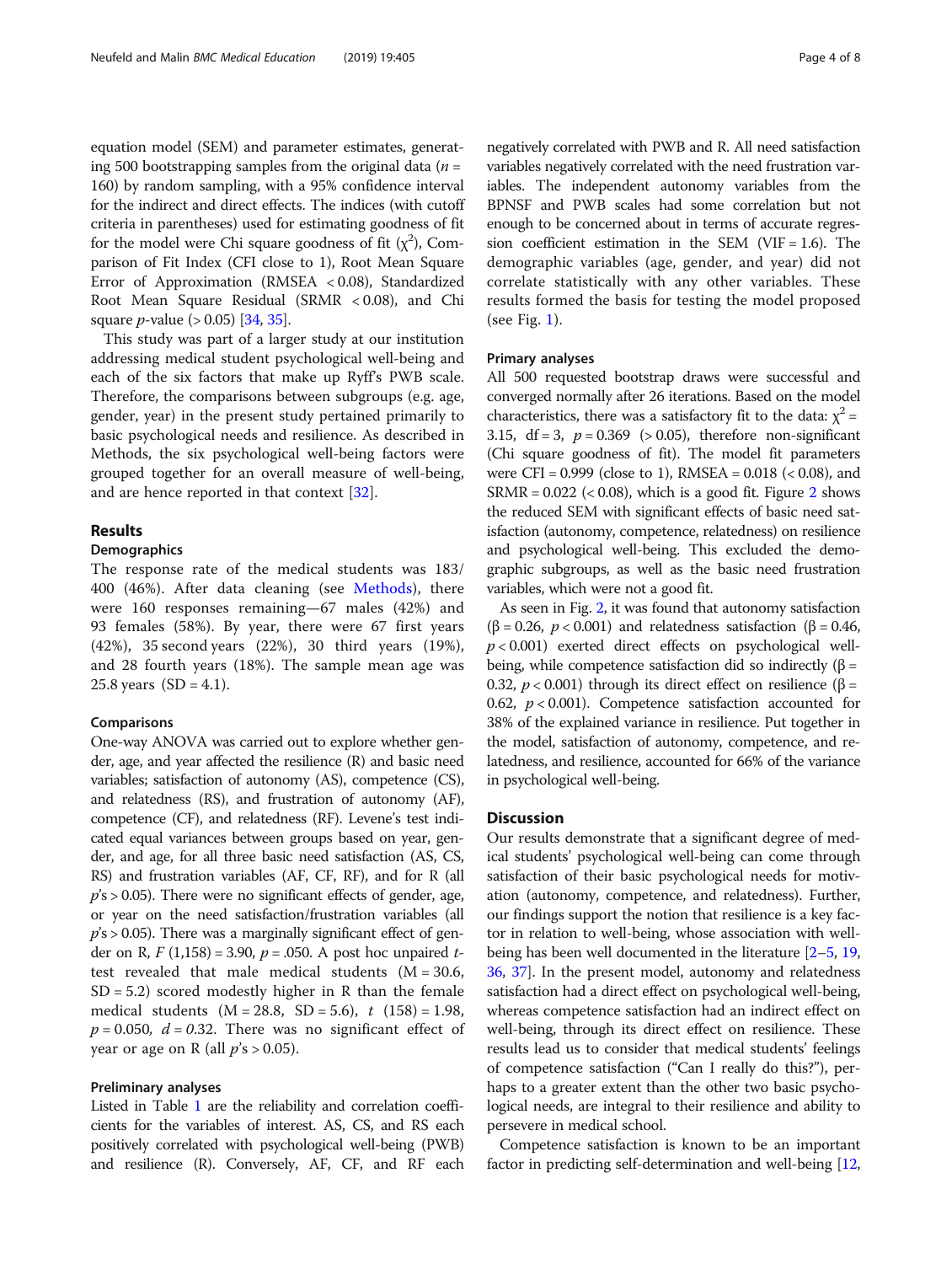|             | $\alpha$ | Age     | Gen     | Year    | AS       | <b>CS</b> | <b>RS</b> | AF       | <b>CF</b> | <b>RF</b> | R       |
|-------------|----------|---------|---------|---------|----------|-----------|-----------|----------|-----------|-----------|---------|
| Gen         |          | $-0.07$ |         |         |          |           |           |          |           |           |         |
| Year        |          | 0.16    | 0.09    |         |          |           |           |          |           |           |         |
| AS          | 0.77     | 0.06    | $-0.01$ | $-0.04$ |          |           |           |          |           |           |         |
| <b>CS</b>   | 0.87     | 0.00    | 0.00    | 0.03    | $0.55*$  |           |           |          |           |           |         |
| RS          | 0.86     | $-0.07$ | $-0.07$ | 0.03    | $0.52*$  | $0.54*$   |           |          |           |           |         |
| AF          | 0.80     | $-0.02$ | $-0.02$ | 0.10    | $-0.68*$ | $-0.53*$  | $-0.52*$  |          |           |           |         |
| CF          | 0.86     | 0.02    | 0.02    | 0.09    | $-0.44*$ | $-0.77*$  | $-0.53*$  | $0.53*$  |           |           |         |
| <b>RF</b>   | 0.83     | $-0.07$ | $-0.07$ | $-0.12$ | $-0.46*$ | $-0.52*$  | $-0.71*$  | $0.54*$  | $0.61*$   |           |         |
| $\mathsf R$ | 0.87     | 0.06    | 0.06    | $-0.05$ | $0.40*$  | $0.62*$   | $0.37*$   | $-0.36*$ | $-0.58*$  | $-0.44*$  |         |
| <b>PWB</b>  | 0.93     | 0.07    | 0.01    | $-0.03$ | $0.65*$  | $0.68*$   | $0.74*$   | $-0.66*$ | $-0.71*$  | $-0.72*$  | $0.60*$ |

<span id="page-4-0"></span>**Table 1** Reliabilities and correlations between all variables ( $n = 160$ )

Gen Gender (0 = male, 1 = female), Year (1 to 4), α Cronbach's alpha, AS autonomy satisfaction, CS competence satisfaction, RS relatedness satisfaction, AF autonomy frustration, CF competence frustration, RF relatedness frustration, R resilience, PWB psychological well-being  $*$  indicates statistically significant at  $p < 0.01$  level

[16](#page-6-0), [38](#page-7-0)], as it relates closely with self-esteem—a major source of stress for medical students described in the literature [\[25\]](#page-6-0). Given medical students must endure many challenges throughout their training, finding ways to support medical student perceived competence is important, and it likely represents a valuable avenue for supporting their resilience and well-being. Further, we propose that if we as teachers support learners' three basic psychological needs, then there may be less of a need for students to enact resilience strategies, because they have less of a need to bounce back from or persist through difficulties beyond those inherent to the medical profession. Kusurkar et al. [[18](#page-6-0)] provide a more detailed review of ways to support the three basic needs for optimal motivation, derived from SDT. Following these suggestions may subsequently serve to help educators and teachers support student resilience.

In our study, we explored whether there were any demographic differences in student resilience, as it relates to well-being. Male medical students in our sample scored modestly higher in levels of resilience compared to the female medical students. While similar findings have been reported in several other reports in the medical education literature [[19](#page-6-0), [20,](#page-6-0) [39\]](#page-7-0), other studies have reported no impact of gender on resilience [\[40](#page-7-0)]. Why this might matter is that, despite equal performance in medical school compared to males, female medical students tend to report decreased levels of self-confidence, particularly over issues related to their feelings of competence [[24](#page-6-0), [25,](#page-6-0) [41](#page-7-0)–[43](#page-7-0)], which we have shown can impact resilience. Although the effect of gender on basic need satisfaction/frustration was not found to be statistically significant, we nonetheless recommend that further research evaluate this link, as well as the potential impact of medical students' perceptions of competence on their resilience and well-being [[24](#page-6-0)].

Although it has been recommended that an increased emphasis on self-care be mandated in medical education [[19](#page-6-0)], we would add to these suggestions and recommend that increased attention be paid to the learning environment that medical students must navigate and how medical school programming might best support learner psychological needs for motivation. This could be achieved by taking steps to increase faculty sensitivity toward the benefits and harms of need-supportive and need-thwarting learning environments in medical school [\[12](#page-6-0)], especially competence [\[18\]](#page-6-0), and through building resilience and confidence boosting interventions into undergraduate medical

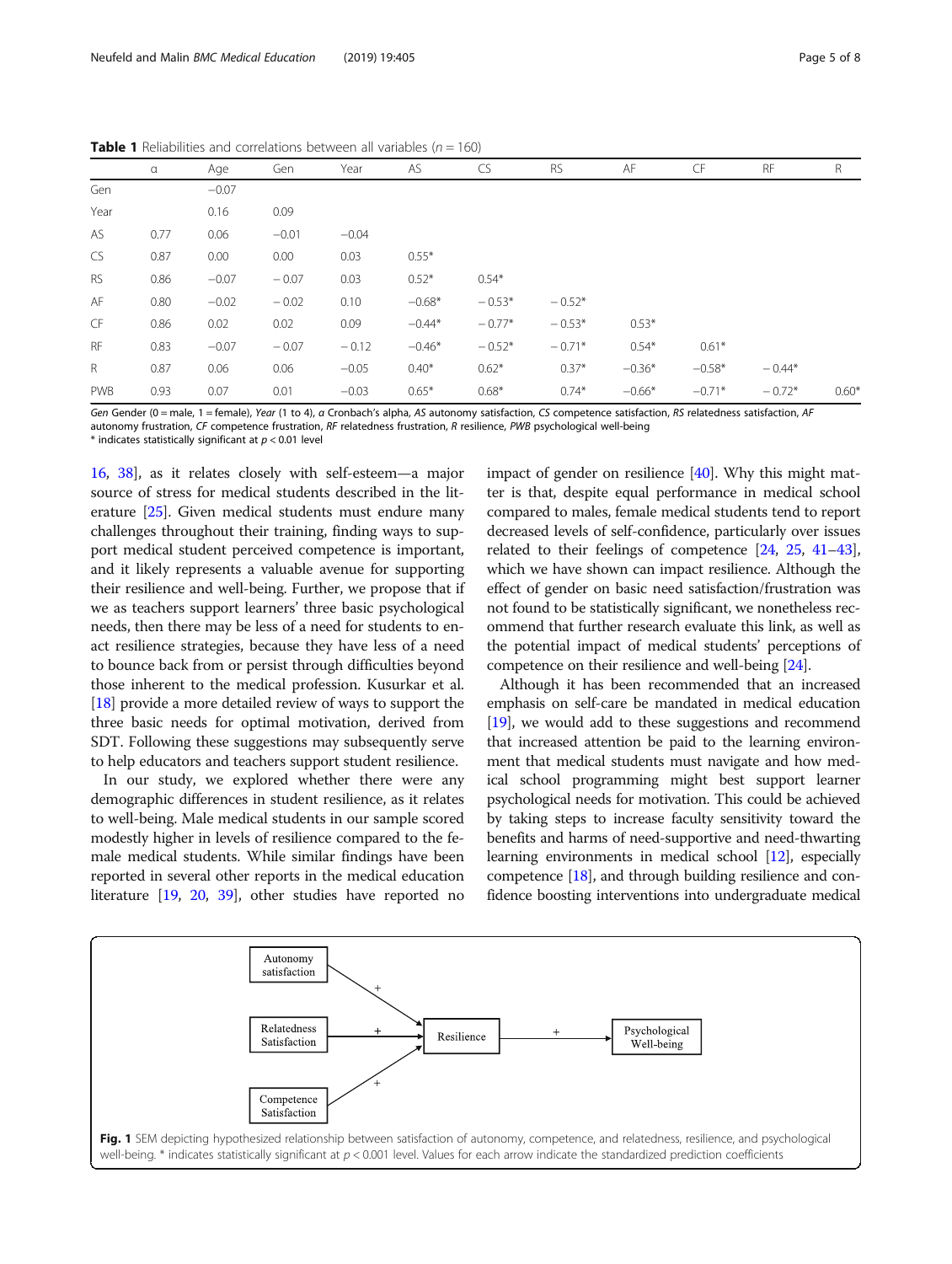<span id="page-5-0"></span>

curriculum [\[44\]](#page-7-0). Put together with other studies that have shown basic need satisfaction to predict better study effort and improved academic performance in medical school [[45](#page-7-0)], we highlight the potential value for it to further benefit medical students' resilience and eudaimonic well-being.

#### Limitations

There are several limitations which may serve to guide future research. One limitation was a fairly small sample size, and that the study was carried out at a single site, thereby limiting its generalizability. Although many consider a sample size of 200 to be a minimum for structural equation modelling, determining adequate sample size in SEM should not be based on commonly cited rules-ofthumb, since it is model-dependent and relies on a range of factors beyond statistical power alone [[46\]](#page-7-0). The SEM in the present study had adequate statistical power, sufficient number of cases per variable, and strong factor loadings; it is thus considered to have adequate sample size. Another limitation was the disproportionately higher response rate from the students in first year compared to other years in the program. While our variables did not show any heterogeneity of variance based on year of study, there is still potential for representation bias, given the relatively low number of respondents in the more advanced years. Therefore, caution should be used at this point when interpreting these findings, as more robust hypothesis testing and replication of this study are warranted, in terms of gathering more data to validate and further generalize these results.

With respect to the variables used in the SEM, although we set out to utilize the BPNSF scale to measure students' basic need satisfaction and frustration as they relate to resilience and well-being, we ran into difficulty with the frustration variables in the model, due to lack of a measure for ill-being [\[26](#page-6-0)]. Future studies using the need frustration variables can consider incorporating an additional outcome variable to operationalize ill-being (e.g. perceived stress, burnout, etc.) [[47\]](#page-7-0), where the need frustration variables would be predictors. Finally, both

the BPNSF and PWB scales had measures of autonomy that modestly correlated, which created the potential for multicollinearity. However, based on their low variance inflation factor, it was not deemed problematic to keep both in the analysis. We acknowledge these limitations here for the benefit of future studies assessing similar constructs. Future studies may also consider similar models but at the residency level in medical education, given those years of medical training are also known to be particularly stressful for young medical doctors.

#### Conclusion

Our findings pertain to a critical topic in medical education, with the potential to help assist programs in ameliorating student motivation, resilience, and well-being, and by extension, the quality of the patient care those student doctors may provide. To that end, we suggest that medical educators consider strongly the importance of creating learning environments in medical school that support and do not hinder students' basic psychological needs for motivation and well-being. In particular, we highlight that medical students' resilience, and efforts toward building it, likely hinge upon their feelings of support for their competence.

#### **Abbreviations**

AF: Autonomy frustration; ANOVA: Analysis of variance; AS: Autonomy satisfaction; BPNSF: Basic psychological need satisfaction and frustration scale; CFI: Comparison of fit index; CF: Competence frustration; CS: Competence satisfaction; D: Cohen's d effect size; DF: Degrees of freedom; M: Mean; N: Sample size; PWB: Psychological well-being; R: Resilience; RF: Relatedness frustration; RMSEA: Root mean square error of approximation; RS: Relatedness satisfaction; SD: Standard deviation; SDT: Selfdetermination theory; SEM: Structural equation model; SRMR: Standardized root mean square residual; VIF: Variance inflation factor;  $\chi^2$ : Chi square

#### Acknowledgments

Not applicable.

#### Authors' contributions

AN analyzed and interpreted the participant data and wrote the manuscript. GM was a major contributor in writing the manuscript. Both authors read and approved the final manuscript.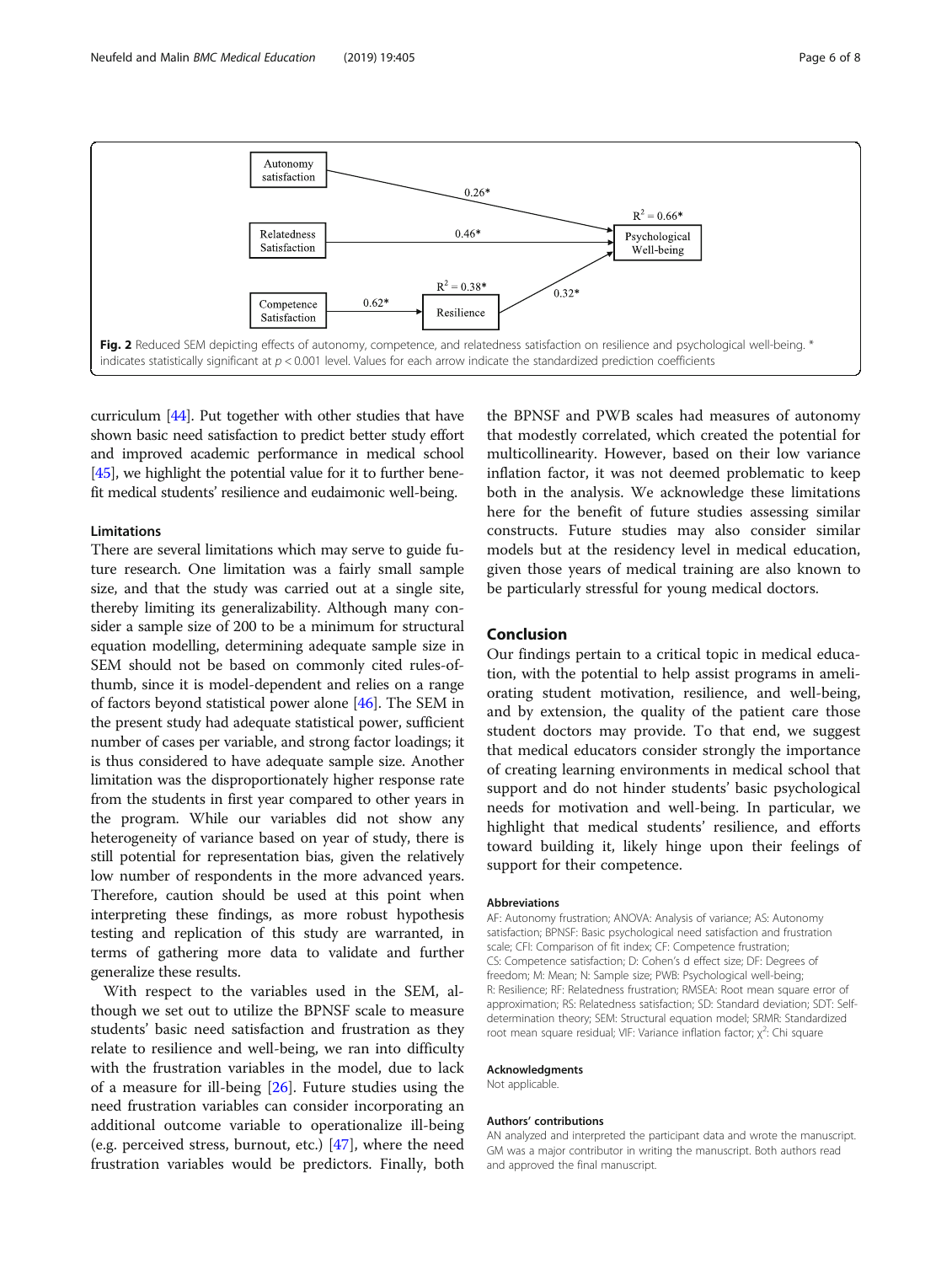#### <span id="page-6-0"></span>Funding

The authors of this manuscript received funding from a College of Medicine Dean's Summer Student Research Project Fund. The funding body had no role in the design of the study, data collection, analysis, interpretation, or in writing the manuscript.

#### Availability of data and materials

The datasets used and/or analysed during the current study are available from the corresponding author on reasonable request.

#### Ethics approval and consent to participate

The authors received ethical approval from the University of Saskatchewan Research Ethics Board. Written informed consent was obtained from all participants prior to participation in the study.

#### Consent for publication

Not applicable.

#### Competing interests

The authors declare that they have no competing interests.

#### Author details

<sup>1</sup>College of Medicine, University of Saskatchewan, 107 Wiggins Road, Saskatoon, SK S7N 5E5, Canada. <sup>2</sup>Department of Academic Family Medicine, University of Saskatchewan, Saskatoon, SK S7N 5E5, Canada.

#### Received: 2 April 2019 Accepted: 22 October 2019 Published online: 05 November 2019

#### References

- Dyrbye LN, Thomas MR, Shanafelt TD. Systematic review of depression, anxiety, and other indicators of psychological distress among U.S. and Canadian medical students. Acad Med. 2006;81(4):354–73. [https://doi.org/10.](https://doi.org/10.1097/00001888-200604000-00009) [1097/00001888-200604000-00009](https://doi.org/10.1097/00001888-200604000-00009).
- 2. Ryff CD, Keyes CLM. The structure of psychological well-being revisited. J Pers Soc Psychol. 1995;69(4):719–27. <https://doi.org/10.1037/0022-3514.69.4.719>.
- 3. Ryff CD. Happiness is everything, or is it? J Pers Soc Psychol. 1989;57(6): 1069–81. [https://doi.org/10.1037/034645.](https://doi.org/10.1037/034645)
- 4. Ryff CD, Singer BH. Know thyself and become what you are: a eudaimonic approach to psychological well-being. J Happiness Stud. 2008;9(1):13–39. <https://doi.org/10.1007/s10902-006-9019-0>.
- 5. He F, Cao R, Feng Z, Guan H, Peng J. The impacts of dispositional optimism and psychological resilience on the subjective well-being of burn patients: a structural equation modelling analysis. PLoS One. 2013;8(12). [https://doi.org/](https://doi.org/10.1371/journal.pone.0082939) [10.1371/journal.pone.0082939](https://doi.org/10.1371/journal.pone.0082939).
- 6. Dunn LB, Iglewicz A, Moutier C. A conceptual model of medical student well-being: promoting resilience and preventing burnout. Acad Psychiatry. 2008;32(1):44–53. [https://doi.org/10.1176/appi.ap.32.1.44.](https://doi.org/10.1176/appi.ap.32.1.44)
- 7. Campbell-Sills L, Stein MB. Psychometric analysis and refinement of the Connor-Davidson Resilience Scale (CD-RISC): validation of a 10-item measure of resilience. J Trauma Stress. 2007;20(6):1019–28. [https://doi.org/](https://doi.org/10.1002/jts.20271) [10.1002/jts.20271](https://doi.org/10.1002/jts.20271).
- 8. Friborg O, Barlaug D, Martinussen M, Rosenvinge JH, Hjemdal O. Resilience in relation to personality and intelligence. Int J Methods Psychiatr Res. 2005. [https://doi.org/10.1002/mpr.15.](https://doi.org/10.1002/mpr.15)
- 9. Ledesma J. Conceptual frameworks and research models on resilience in leadership. SAGE Open. 2014. <https://doi.org/10.1177/2158244014545464>.
- 10. Vansteenkiste M, Sierens E, Soenens B, Luyckx K, Lens W. Motivational profiles from a self-determination perspective: the quality of motivation matters. J Educ Psychol. 2009;101(3):671–88. [https://doi.org/10.1037/](https://doi.org/10.1037/a0015083) [a0015083.](https://doi.org/10.1037/a0015083)
- 11. Ryan R, Deci E. Self-determination theory and the facilitation of intrinsic motivation. Am Psychol. 2000;55(1):68–78. [https://doi.org/10.1037/0003-](https://doi.org/10.1037/0003-066X.55.1.68) [066X.55.1.68](https://doi.org/10.1037/0003-066X.55.1.68).
- 12. ten Cate OTJ, Kusurkar RA, Williams GC. How self-determination theory can assist our understanding of the teaching and learning processes in medical education. AMEE Guide No. 59. Med Teach. 2011;33(12):961–73. [https://doi.](https://doi.org/10.3109/0142159X.2011.595435) [org/10.3109/0142159X.2011.595435](https://doi.org/10.3109/0142159X.2011.595435).
- 13. Kusurkar RA, Ten Cate TJ, Vos CMP, Westers P, Croiset G. How motivation affects academic performance: a structural equation modelling analysis. Adv Heal Sci Educ. 2013;18(1):57–69. [https://doi.org/10.1007/s10459-012-9354-3.](https://doi.org/10.1007/s10459-012-9354-3)
- 14. Baldwin CD, Craig MS, Garfunkel LC, et al. Autonomy-supportive medical education: let the force be within you! Acad Med. 2012. [https://doi.org/10.](https://doi.org/10.1097/ACM.0b013e31826cdc3f) [1097/ACM.0b013e31826cdc3f.](https://doi.org/10.1097/ACM.0b013e31826cdc3f)
- 15. Black AE, Deci EL. The effects of instructors' autonomy support and students' autonomous motivation on learning organic chemistry: a selfdetermination theory perspective. Sci Educ. 2000;84(6):740–56. [https://doi.](https://doi.org/10.1002/1098-237X(200011)84:6<740::AID-SCE4>3.0.CO;2-3) [org/10.1002/1098-237X\(200011\)84:6<740::AID-SCE4>3.0.CO;2-3.](https://doi.org/10.1002/1098-237X(200011)84:6<740::AID-SCE4>3.0.CO;2-3)
- 16. Kusurkar RA, Croiset G, Galindo-Garré F, Ten Cate O. Motivational profiles of medical students: association with study effort, academic performance and exhaustion. BMC Med Educ. 2013. [https://doi.org/10.1186/1472-6920-13-87.](https://doi.org/10.1186/1472-6920-13-87)
- 17. Williams GC, Wiener MW, Markakis KM, Reeve J, Deci EL. Medical students' motivation for internal medicine. J Gen Intern Med. 1994;9(6):327–33 [http://](http://www.ncbi.nlm.nih.gov/entrez/query.fcgi?cmd=Retrieve&db=PubMed&dopt=Citation&list_uids=8077997) [www.ncbi.nlm.nih.gov/entrez/query.fcgi?cmd=Retrieve&db=PubMed&dopt=](http://www.ncbi.nlm.nih.gov/entrez/query.fcgi?cmd=Retrieve&db=PubMed&dopt=Citation&list_uids=8077997) [Citation&list\\_uids=8077997.](http://www.ncbi.nlm.nih.gov/entrez/query.fcgi?cmd=Retrieve&db=PubMed&dopt=Citation&list_uids=8077997)
- 18. Kusurkar RA, Croiset G, Ten Cate TJ. Twelve tips to stimulate intrinsic motivation in students through autonomy-supportive classroom teaching derived from self-determination theory. Med Teach. 2011. [https://doi.org/10.](https://doi.org/10.3109/0142159X.2011.599896) [3109/0142159X.2011.599896](https://doi.org/10.3109/0142159X.2011.599896).
- 19. Rahimi B, Baetz M, Bowen R, Balbuena L. Resilience, stress, and coping among Canadian medical students. Can Med Educ J. 2014;5(1):e5–e12. [https://www.ncbi.nlm.nih.gov/pmc/articles/PMC4563614/.](https://www.ncbi.nlm.nih.gov/pmc/articles/PMC4563614/)
- 20. Peng L, Zhang J, Li M, et al. Negative life events and mental health of Chinese medical students: the effect of resilience, personality and social support. Psychiatry Res. 2012;196(1):138–41. [https://doi.org/10.1016/j.](https://doi.org/10.1016/j.psychres.2011.12.006) [psychres.2011.12.006.](https://doi.org/10.1016/j.psychres.2011.12.006)
- 21. Dyrbye L, Shanafelt T. A narrative review on burnout experienced by medical students and residents. Med Educ. 2016. [https://doi.org/10.1111/](https://doi.org/10.1111/medu.12927) [medu.12927.](https://doi.org/10.1111/medu.12927)
- 22. Orsini C, Binnie VI, Wilson SL. Determinants and outcomes of motivation in health professions education: a systematic review based on selfdetermination theory. J Educ Eval Health Prof. 2016;13:19. [https://doi.org/10.](https://doi.org/10.3352/jeehp.2016.13.19) [3352/jeehp.2016.13.19.](https://doi.org/10.3352/jeehp.2016.13.19)
- 23. Thomas MR, Dyrbye LN, Huntington JL, et al. How do distress and wellbeing relate to medical student empathy? A multicenter study. J Gen Intern Med. 2007;22(2):177–83. <https://doi.org/10.1007/s11606-006-0039-6>.
- 24. Blanch DC, Hall JA, Roter DL, Frankel RM. Medical student gender and issues of confidence. Patient Educ Couns. 2008. <https://doi.org/10.1016/j.pec.2008.05.021>.
- 25. Shah M, Hasan S, Malik S, et al. Perceived stress, sources and severity of stress among medical undergraduates in a Pakistani medical school. BMC Med Educ. 2010;10(1):2. [https://doi.org/10.1186/1472-6920-10-2.](https://doi.org/10.1186/1472-6920-10-2)
- 26. Chen B, Vansteenkiste M, Beyers W, et al. Basic psychological need satisfaction, need frustration, and need strength across four cultures. Motiv Emot. 2015;39(2):216–36. <https://doi.org/10.1007/s11031-014-9450-1>.
- 27. Bartholomew KJ, Ntoumanis N, Ryan RM, Bosch JA, Thogersen-Ntoumani C. Self-determination theory and diminished functioning: the role of interpersonal control and psychological need thwarting. Personal Soc Psychol Bull. 2011;37(11):1459–73. [https://doi.org/10.1177/](https://doi.org/10.1177/0146167211413125) [0146167211413125](https://doi.org/10.1177/0146167211413125).
- 28. Amoura C, Berjot S, Gillet N, Caruana S, Cohen J, Finez L. Autonomy-supportive and controlling styles of teaching: opposite or distinct teaching styles? Swiss J Psychol. 2015;74(3). <https://doi.org/10.1024/1421-0185/a000156>.
- 29. Coates EE, Phares V, Dedrick RF. Psychometric properties of the Connor-Davidson Resilience Scale 10 among low-income, African American men. Psychol Assess. 2013;25(4):1349–54. [https://doi.org/10.1037/](https://doi.org/10.1037/a0033434) [a0033434.](https://doi.org/10.1037/a0033434)
- 30. Singh K, Yu XN. Psychometric evaluation of the Connor-Davidson Resilience Scale (CD-RISC) in a sample of Indian students. J Psychol. 2010;1(1):23–30. [https://doi.org/10.1080/15305050902733471.](https://doi.org/10.1080/15305050902733471)
- 31. Ifeagwazi CM, Chukwuorji JBC, Zacchaeus EA. Alienation and psychological wellbeing: moderation by resilience. Soc Indic Res. 2015;120(2):525–44. <https://doi.org/10.1007/s11205-014-0602-1>.
- 32. Nave CS, Sherman RA, Funder DC. Beyond self-report in the study of hedonic and eudaimonic well-being: correlations with acquaintance reports, clinician judgments and directly observed social behavior. J Res Pers. 2008. <https://doi.org/10.1016/j.jrp.2007.09.001>.
- 33. Hojat M, Xu G. A visitor's guide to effect sizes statistical significance versus practical (clinical) importance of research findings. Adv Heal Sci Educ. 2004. [https://doi.org/10.1023/B:AHSE.0000038173.00909.f6.](https://doi.org/10.1023/B:AHSE.0000038173.00909.f6)
- 34. Violato C, Hecker KG. How to use structural equation modeling in medical education research: a brief guide. Teach Learn Med. 2007;19(4):362–71. [https://doi.org/10.1080/10401330701542685.](https://doi.org/10.1080/10401330701542685)